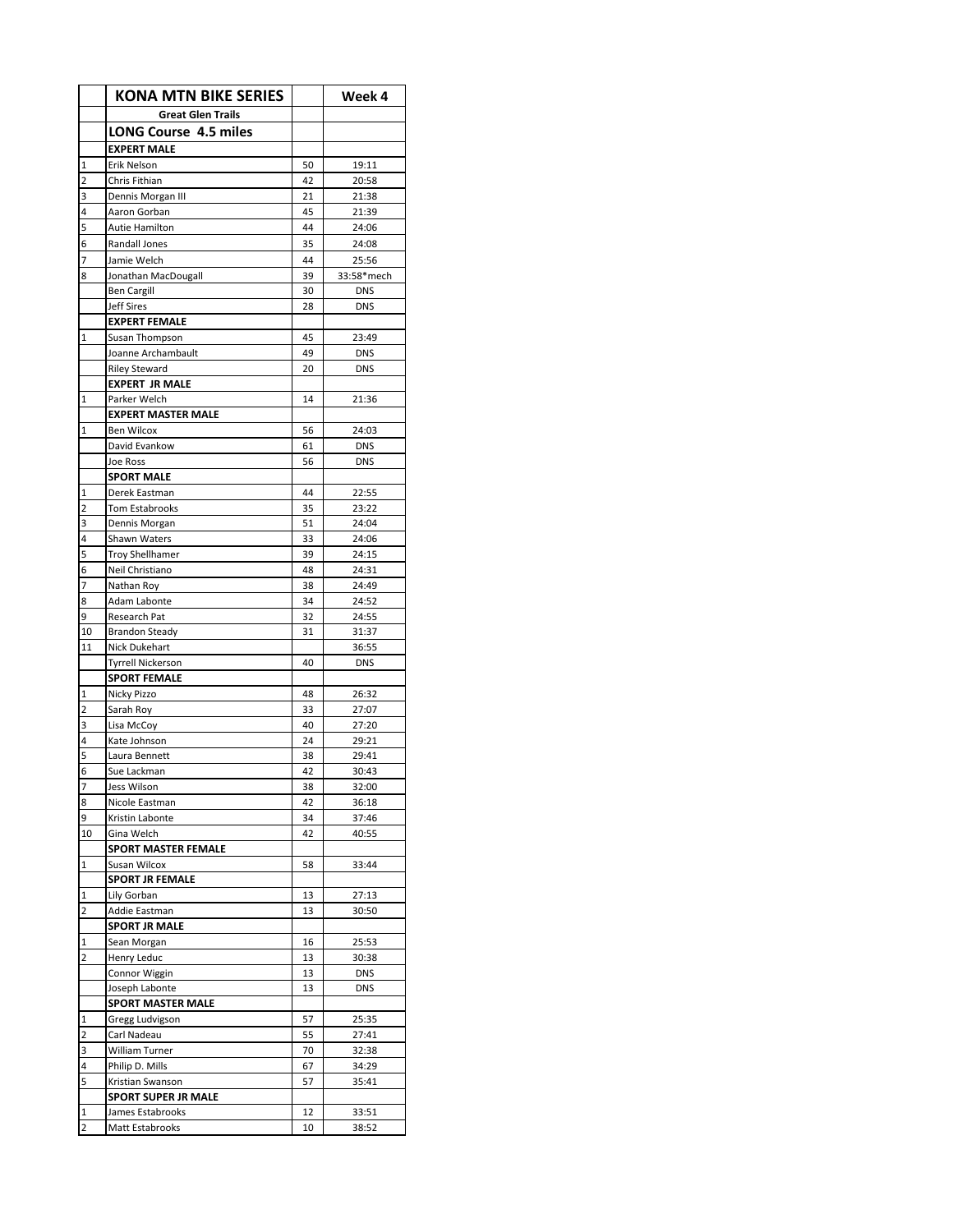|                | Kaden Mills                                                   | 12 | <b>DNS</b>    |
|----------------|---------------------------------------------------------------|----|---------------|
|                | <b>SPORT SUPER JR FEMALE</b>                                  |    |               |
| 1              | Julia Labonte                                                 | 11 | 31:12         |
| 2              | Aleia Labonte                                                 | 9  | 39:35         |
| 3              | Olivia Eastman                                                | 9  | 44:14*didXtra |
|                | <b>NOVICE FEMALE</b>                                          |    |               |
| 1              | Bonnie Goodman                                                | 37 | 36:03         |
|                | Erin Wiggin                                                   | 41 | <b>DNS</b>    |
|                | <b>NOVICE JR MALE</b>                                         |    |               |
| 1              | Dana Bell                                                     | 13 | 32:52         |
|                | <b>NOVICE SUPER JR FEMALE</b>                                 |    |               |
|                | Lydia Wiggin                                                  | 12 | <b>DNS</b>    |
|                | SPORT MALE * E Bike* (unofficial category)                    |    |               |
| 1              | Stephen Johnson                                               | 51 | 18:21         |
|                | SPORT MASTER MALE *E Bike* (unofficial category)              |    |               |
| $\mathbf{1}$   | <b>Bill Lee</b>                                               | 61 | 21:07         |
|                |                                                               |    |               |
|                | <b>SHORT Course 3.2 miles</b>                                 |    |               |
|                |                                                               |    |               |
|                | <b>SPORT FEMALE</b>                                           |    |               |
| 1              | Chris Partenope                                               | 45 | 19:40         |
| 2              | <b>Heather Brunell</b>                                        | 40 | 22:31         |
| 3              | Jennifer Simon                                                | 44 | 24:12         |
|                | <b>SPORT MASTER MALE</b>                                      |    |               |
| 1              | <b>William Turner</b>                                         | 70 | 17:35         |
| 2              | Rick Eichler                                                  |    | 33:52         |
|                | <b>SPORT SUPER JR FEMALE</b>                                  |    |               |
| $\mathbf{1}$   | Axcie Hamilton                                                | 12 | 24:49         |
| 2              | Sasha Hamilton                                                | 9  | 25:34         |
| 3              | Myah Roy                                                      | 9  | 27:35         |
|                | <b>SPORT SUPER JR MALE</b>                                    |    |               |
| 1              | Parker Burnell                                                | 8  | 22:30         |
| 2              | Kaleb Roy                                                     | 11 | 26:45         |
|                | <b>NOVICE SUPER JR MALE</b>                                   |    |               |
|                | <b>Trevor Arsenault</b>                                       | 7  | <b>DNS</b>    |
|                | <b>NOVICE FEMALE</b>                                          |    |               |
| 1              | Susan Morgan                                                  | 50 | 23:39         |
| $\overline{2}$ | Randi Estabrooks                                              | 31 | 24:26         |
|                | <b>NOVICE SUPER JR FEMALE</b>                                 |    |               |
| 1              | Hailee Roy                                                    | 7  | 32:49         |
|                | Macie Marcotte                                                | 11 | <b>DNS</b>    |
|                | <b>NOVICE MALE</b>                                            |    |               |
|                | Jeremy Goodman                                                | 40 | DNS           |
|                | Chris Marcotte                                                | 51 | <b>DNS</b>    |
|                |                                                               |    |               |
|                | <b>MINI Course</b><br>1.4 miles                               |    |               |
|                | <b>SPORT FEMALE</b>                                           |    |               |
| 1              | Jennifer Simon                                                | 44 | 10:53         |
|                | <b>SPORT MASTER FEMALE</b>                                    |    |               |
|                | Anne Pillion                                                  | 60 | <b>DNS</b>    |
|                | <b>Hadley Champlin</b>                                        | 59 | <b>DNS</b>    |
|                | <b>NOVICE SUPER JR MALE</b>                                   |    |               |
| 1              | Noah Barry                                                    | 6  | 13:38         |
| 2              | <b>Wylder Jones</b>                                           | 7  | 14:42         |
| 3              | Jo Jo Priest                                                  | 10 | 20:20*didXtra |
|                | Max Strange                                                   | 6  | <b>DNS</b>    |
|                | <b>NOVICE SUPER JR FEMALE</b>                                 |    |               |
| 1              | Campbell Barry                                                | 4  | 14:45         |
| 2              | Mabel Jones                                                   | 5  | 16:03         |
| 3              | Joyce Priest                                                  | 7  | 20:29         |
|                | Susie Alexander                                               | 9  | <b>DNS</b>    |
|                |                                                               |    |               |
|                | <b>RAFFLE WINNERS</b>                                         |    |               |
|                | 4 total prizes each week                                      |    |               |
|                | *nobody is eligible to win more than 1 prize for whole Series |    |               |
|                | <b>Performance Raffle Winners</b>                             |    |               |
|                | (category WINNERS names drawing)                              |    |               |
|                |                                                               |    |               |
|                | Greg Ludvigson                                                |    |               |